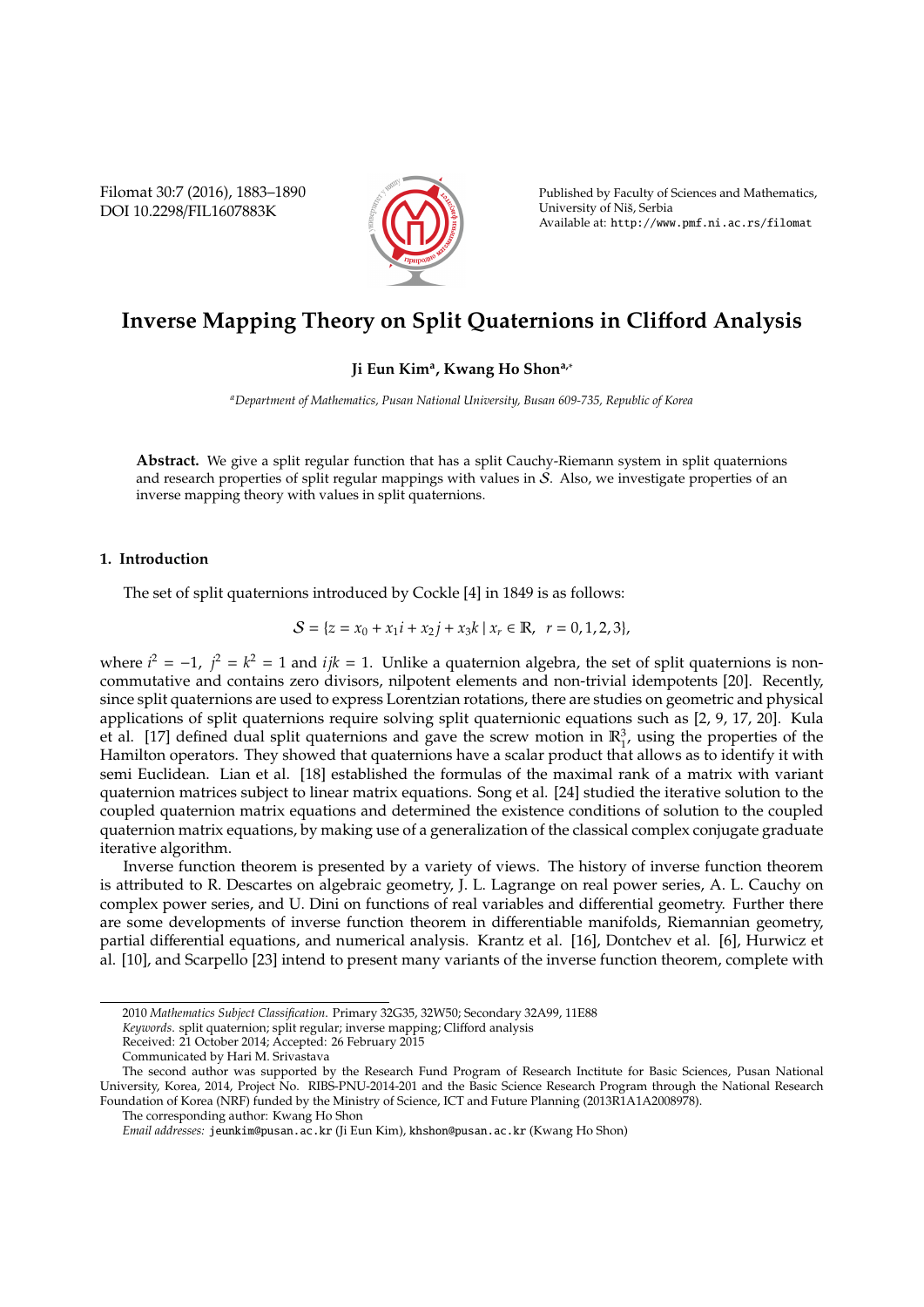proofs and applications to algebra, differential geometry, functional analysis, and to many other branches of mathematics. Complex variables versions of the theorems can be seen in Krantz et al. [16] and Burckel [3]. Oliveira [19] presented simple proofs of inverse function theorem on a finite-dimensional Euclidean space that employ only the intermediate value theorem and the mean value theorem.

We [12–14] researched corresponding Cauchy-Riemann systems and properties of a regularity of functions with values in special quaternions on Clifford analysis. Also, we [15] gave a regular function with values in dual split quaternions and relations between a corresponding Cauchy-Riemann system and a regularity of functions with values in dual split quaternions.

In this paper, we give a split regular mapping that has a split Cauchy-Riemann system on split quaternions and research the inverse mapping of a regular mapping in split quaternions. And, we investigate properties of split regular mappings, defined on a bounded open set in  $S \times S$ .

#### **2. Preliminaries**

The split quaternionic field  $S$  is a four dimensional non-commutative R-field generated by four base elements  $e_0$ ,  $e_1$ ,  $e_2$  and  $e_3$  with the following non-commutative multiplication rules (see [17]):

$$
e_1^2 = -1
$$
,  $e_2^2 = e_3^2 = 1$ ,  $e_j e_k = -e_k e_j$ ,  $\overline{e_j} = -e_j$   $(j \neq k, j \neq 0, k \neq 0)$ ,  
 $e_1 e_2 = e_3$ ,  $e_2 e_3 = -e_1$ ,  $e_3 e_1 = e_2$ .

The element  $e_0$  is the identity of S and  $e_1$  identifies the imaginary unit  $i = \sqrt{-1}$  in the C-field of complex numbers. Split quaternions *z* and *w* are given by

$$
z = \sum_{r=0}^{3} x_r e_r = z_1 + z_2 e_2, \quad w = \sum_{r=0}^{3} y_r e_r = w_1 + w_2 e_2,
$$

where  $x_r$  and  $y_r$  ( $r = 0, 1, 2, 3$ ) are real numbers and  $z_1 = x_0 + x_1e_1$ ,  $z_2 = x_2 + x_3e_1$ ,  $w_1 = y_0 + y_1e_1$  and  $w_2 = y_2 + y_3e_1$  are complex numbers in  $\mathbb{C}$ .

From the representations of  $z_k$  ( $k = 1, 2$ ), we have  $e_2 z_k = \overline{z_k} e_2$  ( $k = 1, 2$ ) and we identify S with  $\mathbb{C}^2$ .

The split quaternionic conjugate  $z^*$ , the modulus  $N(z)$  and the inverse  $z^{-1}$  of  $z$  in  $S$  are defined by the following:

$$
z^* = \sum_{r=0}^3 \overline{e_r} x_r = \overline{z_1} - z_2 e_2,
$$
  

$$
N(z) = z z^* = x_0^2 + x_1^2 - x_2^2 - x_3^2 = |z_1|^2 - |z_2|^2,
$$
  

$$
z^{-1} = \frac{z^*}{N(z)} \quad (N(z) \neq 0).
$$

We use the following differential operators:

$$
D_z := \frac{\partial}{\partial z_1} - e_2 \frac{\partial}{\partial \overline{z_2}}, \quad D_z^* = \frac{\partial}{\partial \overline{z_1}} + e_2 \frac{\partial}{\partial \overline{z_2}},
$$
  

$$
D_w := \frac{\partial}{\partial w_1} - e_2 \frac{\partial}{\partial \overline{w_2}}, \quad D_w^* = \frac{\partial}{\partial \overline{w_1}} + e_2 \frac{\partial}{\partial \overline{w_2}},
$$

where ∂/∂*z<sup>r</sup>* , ∂/∂*z<sup>r</sup>* (*r* = 1, 2), ∂/∂*w<sup>r</sup>* and ∂/∂*w<sup>r</sup>* (*r* = 1, 2) are usual differential operators used in complex analysis. Then

$$
D_zD_z^* = D_z^*D_z = \frac{\partial^2}{\partial z_1 \partial \overline{z_1}} - \frac{\partial^2}{\partial z_2 \partial \overline{z_2}}, \ \ D_wD_w^* = D_w^*D_w = \frac{\partial^2}{\partial w_1 \partial \overline{w_1}} - \frac{\partial^2}{\partial w_2 \partial \overline{w_2}}
$$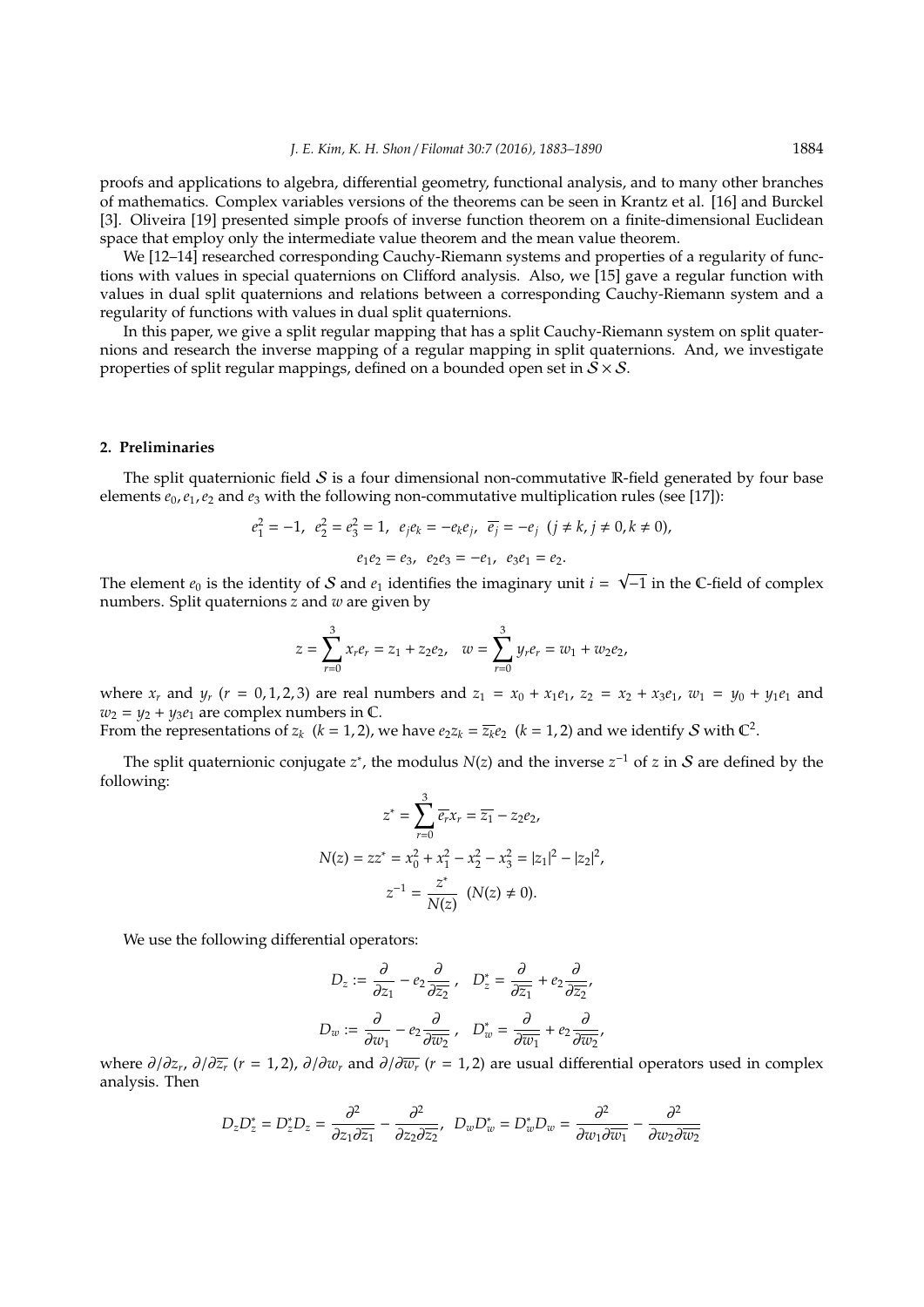are the Coulomb operators (see [5]).

Let  $\Omega = \Omega_1 \times \Omega_2$  be a bounded open set in  $S \times S$ . We consider a function *f*, defined on  $\Omega$  and with values in  $S$ :

$$
f = f_1 + f_2 e_2,
$$
  
(z, w)  $\in \Omega \mapsto f(z, w) = f_1(z, w) + f_2(z, w) e_2 \in S,$ 

where  $f_k(z, w)$  ( $k = 1, 2$ ) are complex-valued functions, *z* and *w* are elements of *S*. For example,

$$
f(z, w) = zw = f1 + f2e2,
$$

where  $f_1 = z_1w_1 + z_2\overline{w_2}$  and  $f_2 = z_1w_2 + z_2\overline{w_1}$ .

**Remark 2.1.** *Let*  $\Omega = \Omega_1 \times \Omega_2$  *be a bounded open set in*  $S \times S$  *and a function f be defined on*  $\Omega$  *and with values in* S*. Then*

$$
D_z^* f(z, w) = \left(\frac{\partial}{\partial \overline{z_1}} + e_2 \frac{\partial}{\partial \overline{z_2}}\right) (f_1 + f_2 e_2) = \frac{\partial f_1}{\partial \overline{z_1}} + \frac{\partial f_2}{\partial \overline{z_1}} e_2 + e_2 \frac{\partial f_1}{\partial \overline{z_2}} + e_2 \frac{\partial f_2}{\partial \overline{z_2}} e_2 = \left(\frac{\partial f_1}{\partial \overline{z_1}} + \frac{\partial f_2}{\partial z_2}\right) + \left(\frac{\partial f_2}{\partial \overline{z_1}} + \frac{\partial f_1}{\partial z_2}\right),
$$
  

$$
f(z, w) D_w^* = (f_1 + f_2 e_2) \left(\frac{\partial}{\partial \overline{w_1}} + e_2 \frac{\partial}{\partial \overline{w_2}}\right) = \frac{\partial f_1}{\partial \overline{w_1}} + \frac{\partial f_2}{\partial w_1} e_2 + e_2 \frac{\partial f_1}{\partial \overline{w_2}} + \frac{\partial f_2}{\partial \overline{w_2}} = \left(\frac{\partial f_1}{\partial \overline{w_1}} + \frac{\partial f_2}{\partial \overline{w_2}}\right) + \left(\frac{\partial f_2}{\partial w_1} + \frac{\partial f_1}{\partial w_2}\right).
$$

**Definition 2.2.** Let  $\Omega = \Omega_1 \times \Omega_2$  be a bounded open set in  $S \times S$ . A function  $f(z, w) = f_1(z, w) + f_2(z, w)e_2$  is said *to be split regular in* Ω *if the following two conditions are satisfied:* (i)  $f_1(z, w)$  *and*  $f_2(z, w)$  *are continuously differential functions in*  $\Omega$ *, and*  $\int$ **(ii)**  $D_z^* f(z, w) = 0$  and  $f(z, w)D_w^* = 0$  in  $\Omega$ .

**Remark 2.3.** *From the equations*  $D_z^* f(z) = 0$  *and*  $f(z)D_w^* = 0$ *, we have* 

$$
\begin{cases}\n\frac{\partial f_1}{\partial \overline{z_1}} = -\frac{\partial \overline{f_2}}{\partial z_2}, & \frac{\partial f_2}{\partial \overline{z_1}} = -\frac{\partial \overline{f_1}}{\partial z_2},\\
\frac{\partial f_1}{\partial \overline{w_1}} = -\frac{\partial f_2}{\partial \overline{w_2}}, & \frac{\partial f_2}{\partial w_1} = -\frac{\partial f_1}{\partial w_2}.\n\end{cases}
$$
\n(1)

The above system is called the split Cauchy-Riemann system for *f*(*z*) with values in S.

**Proposition 2.4.** Let  $\Omega = \Omega_1 \times \Omega_2$  be a bounded open set in  $S \times S$ . If  $f(z, w) = f_1(z, w) + f_2(z, w)e_2$  and  $g(z, w) = g_1(z, w) + g_2(z, w)e_2$  are split regular functions in  $\Omega$ , where  $f_1$ ,  $f_2$ ,  $g_1$  and  $g_2$  are complex-valued functions *and not real-valued functions, then*

(i) *a f* + *b*1 *is a split regular function in* Ω*, where a and b are real constants,*

(ii) *There exists a constant c* =  $c_1 + c_2e_2$  *in* S *such that fc and cf are not split regular functions in*  $\Omega$ *,* (iii) *f q is not necessarily a split regular function in*  $\Omega$ *.* 

Proof. (i) Since *f* and *q* are split regular functions in  $Ω$ , we have

$$
D_z^*(f \pm g) = D_z^* f \pm D_z^* g = 0 \ , \ (f \pm g)D_z^* = f D_w^* \pm g D_w^* = 0.
$$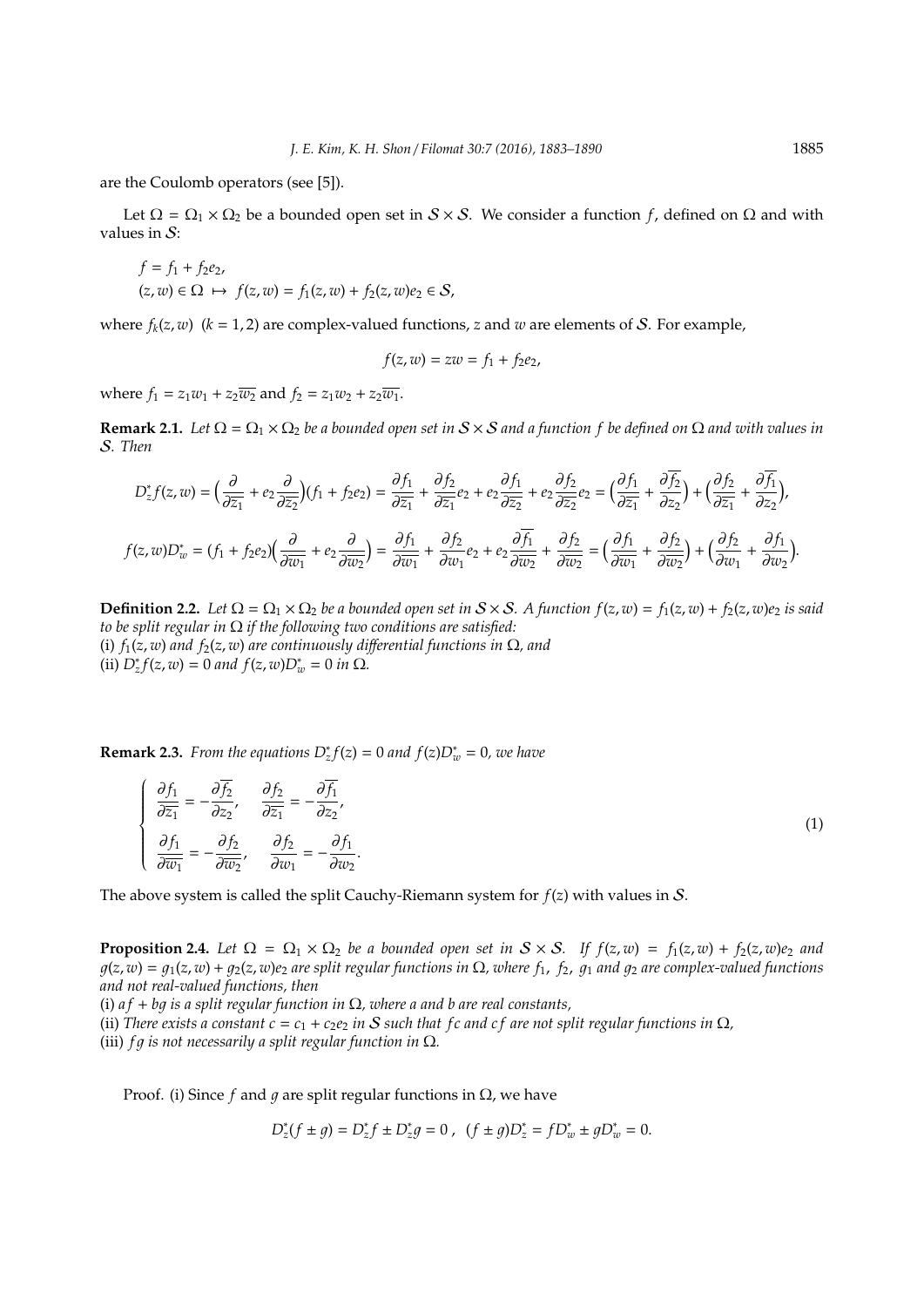Therefore, by the definition of a split regular function in  $\Omega$ ,  $af + bq$  is a split regular function in  $\Omega$ . (ii) By the multiplication rule of split quaternions, since

$$
D_2^*(cf) = c_1 \frac{\partial f_1}{\partial \overline{z_1}} + c_2 \frac{\partial \overline{f_2}}{\partial \overline{z_1}} + \overline{c_1} \frac{\partial f_2}{\partial z_2} + \overline{c_2} \frac{\partial f_1}{\partial z_2} + \left(c_1 \frac{\partial f_2}{\partial \overline{z_1}} + c_2 \frac{\partial f_1}{\partial \overline{z_1}} + \overline{c_1} \frac{\partial f_1}{\partial z_2} + \overline{c_2} \frac{\partial f_2}{\partial z_2}\right) e_2
$$

and

$$
(fc)D_w^*=\frac{\partial f_1}{\partial \overline{w_1}}c_1+\frac{\partial f_2}{\partial \overline{w_1}}\overline{c_2}+\frac{\partial f_2}{\partial \overline{w_2}}\overline{c_1}+\frac{\partial f_1}{\partial \overline{w_2}}c_2+\Big(\frac{\partial f_2}{\partial w_1}\overline{c_1}+\frac{\partial f_1}{\partial w_1}c_2+\frac{\partial f_1}{\partial w_2}c_1+\frac{\partial f_2}{\partial w_2}\overline{c_2}\Big)e_2,
$$

where  $c_1 \neq 0$  or  $c_2 \neq 0$ , we have  $D_z^*(cf) \neq 0$  and  $(fc)D_w^* \neq 0$ . By the definition of a split regular function in  $Ω$ , *cf* and *fc* are not split regular functions in  $Ω$ . For example, let *c* = *e*<sub>2</sub>. Then

$$
D_z^*(cf) = \Big(\frac{\partial \overline{f_1}}{\partial \overline{z_1}} + \frac{\partial f_2}{\partial z_1}\Big)e_2 + \Big(\frac{\partial \overline{f_2}}{\partial \overline{z_1}} + \frac{\partial f_1}{\partial z_2}\Big).
$$

Since  $f_1$  and  $f_2$  are complex-valued functions, not real-valued functions, we have  $D^*_z(cf) \neq 0$ . Therefore, *c* is not a split regular function in  $\Omega$ .

(iii) We give a count-example for the statement (iii). Let  $f(z, w) = z \neq 0$  and  $g(z, w) = z \neq 0$ . Then *f* and *g* are split regular functions in  $Ω$ , but since

$$
D_z^*(f(z,w)g(z,w)) = D_z^*(z^2) = \left(\frac{\partial}{\partial \overline{z_1}} + e_2 \frac{\partial}{\partial \overline{z_2}}\right) \{ (z_1^2 + z_2 \overline{z_2}) + (z_1 z_2 + z_2 \overline{z_1}) e_2 \} = z_2 e_2 + e_2 z_2 \neq 0,
$$

 $f(z, w)g(z, w)$  is not a split regular function in  $\Omega$ .  $\square$ 

### **3. Split Regular Mappings**

**Definition 3.1.** *Let*  $\Omega = \Omega_1 \times \Omega_2$  *be a bounded open set in*  $S \times S$  *and let*  $F = (f, q) : \Omega \longrightarrow S \times S$  *such that* 

$$
F(z, w) = (f(z, w), g(z, w)).
$$

*Then F is called a split regular mapping if all its components f and* 1 *are split regular functions in* Ω*, where*  $f = f_1 + f_2e_2$  *and*  $g = g_1 + g_2e_2$  *with*  $f_k$  *and*  $g_k$  ( $k = 1, 2$ ) *are complex-valued functions in*  $\Omega$ *. That is, each components of F*(*z*, *w*) are satisfied the equation  $D_z^* f = 0$ ,  $D_z^* g = 0$ ,  $f D_w^* = 0$  and  $g D_w^* = 0$  in  $\Omega$ .

**Example 3.2.** *Let*  $\Omega = \Omega_1 \times \Omega_2$  *be a bounded open set in*  $S \times S$  *and let* 

$$
F = (f, g) : \Omega \longrightarrow S \times S.
$$

*Suppose*

$$
F(z, w) = (zw, z + w) = (f(z, w), g(z, w))
$$

is a mapping, where  $f(z, w) = zw = f_1 + f_2e_2$  and  $g(z, w) = z + w = g_1 + g_2e_2$  with  $f_1 = z_1w_1 + z_2\overline{w_2}$ ,  $f_2 = z_1w_2 + z_2\overline{w_1}$ ,  $g_1 = z_1 + w_1$  and  $g_2 = z_2 + w_2$ . Since  $D_z^* f = 0$ ,  $D_z^* g = 0$ ,  $fD_w^* = 0$  and  $gD_w^* = 0$  in  $\Omega$ , F is a split regular mapping *in* Ω*.*

**Definition 3.3.** Let  $D_1$  and  $D_2$  be bounded domains in  $S \times S$ . If a split regular mapping  $F = (f, g) : D_1 \longrightarrow D_2$  is *bijective and the inverse mapping*  $F^{-1}: D_2 \longrightarrow D_1$  *is split regular, then F is called a split biregular mapping in*  $D_1$ *. In this case, we say that the domains D*<sup>1</sup> *and D*<sup>2</sup> *are split biregularly equivalent.*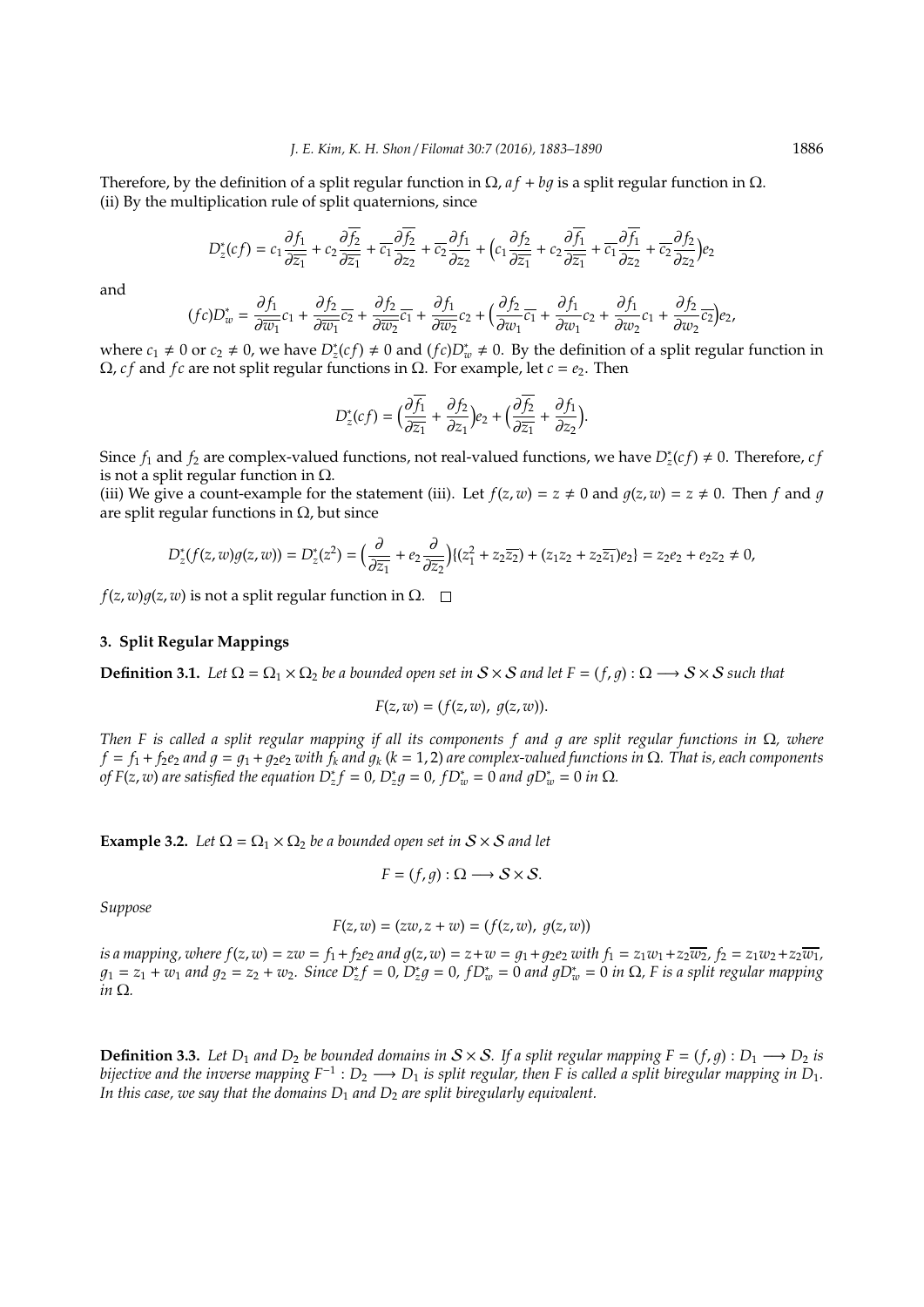**Theorem 3.4.** [Real version of inverse mapping theorem] [1]. Assume  $\lambda = (\lambda_1, ..., \lambda_n) \in C$ , on an open set S in  $\mathbb{R}^n$ , *where C is a set of differentiable and continuous functions, and let T =*  $\lambda(S)$ *. If the jacobian determinant*  $J_\lambda(a) \neq 0$  *for some point a in S, then there are two open sets*  $X \subset S$  *and*  $Y \subset T$  *and a uniquely determined function*  $\mu$  *such that* 

**(i)**  $a \in X$  and  $\lambda(a) \in Y$ ,

- **(ii)**  $Y = \lambda(X)$ ,
- **(iii)** λ *is one-to-one on X,*
- **(iv)**  $\mu$  *is defined on*  $Y$ ,  $\mu(Y) = X$ , and  $\mu(\lambda(x)) = x$  for every x in X,
- (v)  $\mu \in C$  *on*  $Y$ .

**Theorem 3.5.** *Let*  $\Omega = \Omega_1 \times \Omega_2$  *be a bounded open set in*  $S \times S$  *and*  $F : \Omega \to S \times S$  *be a split regular mapping* defined in an open neighborhood of a point (z $^0$ , w $^0$ ). For a point (z $^0$ , w $^0$ )  $\in$   $\Omega$  and its image F(z $^0$ , w $^0$ ), if  $\det J_F(z^0,w^0)$ *does not vanish, then F is a split biregular mapping from an open neighborhood of* (*z* 0 , *w* 0 ) *onto an open neighborhood of F*(*z* 0 , *w* 0 )*, where*

$$
\det J_F(z^0, w^0) = \begin{vmatrix} \frac{\partial f_1}{\partial z_1} & \frac{\partial f_1}{\partial z_2} & \frac{\partial f_1}{\partial w_1} & \frac{\partial f_1}{\partial w_2} \\ \frac{\partial f_2}{\partial z_1} & \frac{\partial f_2}{\partial z_2} & \frac{\partial f_2}{\partial w_1} & \frac{\partial f_2}{\partial w_2} \\ \frac{\partial g_1}{\partial z_1} & \frac{\partial g_1}{\partial z_2} & \frac{\partial g_1}{\partial w_1} & \frac{\partial g_1}{\partial w_2} \\ \frac{\partial g_2}{\partial z_1} & \frac{\partial g_2}{\partial z_2} & \frac{\partial g_2}{\partial w_1} & \frac{\partial g_2}{\partial w_2} \end{vmatrix}_{(z^0, w^0)}
$$

|     | $\partial u_0$<br>$\partial x_0$            | $\partial u_0$<br>$\partial x_1$            | $\partial u_0$<br>$\partial x_2$ | $\partial u_0$<br>$\partial x_3$ | $\partial u_0$<br>$\partial y_0$            | $\partial u_0$<br>$\partial y_1$            | $\partial u_0$<br>$\partial y_2$      | $\partial u_0$<br>$\partial y_3$ |                                                            |
|-----|---------------------------------------------|---------------------------------------------|----------------------------------|----------------------------------|---------------------------------------------|---------------------------------------------|---------------------------------------|----------------------------------|------------------------------------------------------------|
| $=$ | $\partial u_1$<br>$\overline{\partial} x_0$ | $\partial u_1$<br>$\overline{\partial} x_1$ | $\partial u_1$<br>$\partial x_2$ | $\partial u_1$<br>$\partial x_3$ | $\partial u_1$<br>$\overline{\partial} y_0$ | $\partial u_1$<br>$\overline{\partial} y_1$ | $\partial u_1$<br>$\bar{\partial}y_2$ | $\partial u_1$<br>$\partial y_3$ |                                                            |
|     | $\partial u_2$<br>$\partial x_0$            | $\partial u_2$<br>$\partial x_1$            | $\partial u_2$<br>$\partial x_2$ | $\partial u_2$<br>$\partial x_3$ | $\partial u_2$<br>$\bar{\partial}y_0$       | $\partial u_2$<br>$\overline{\partial} y_1$ | $\partial u_2$<br>$\bar{\partial}y_2$ | $\partial u_2$<br>$\partial y_3$ |                                                            |
|     | $\partial u_3$<br>$\partial x_0$            | $\partial u_3$<br>$\partial x_1$            | $\partial u_3$<br>$\partial x_2$ | $\partial u_3$<br>$\partial x_3$ | $\partial u_3$<br>$\partial y_0$            | $\partial u_3$<br>$\partial y_1$            | $\partial u_3$<br>$\partial y_2$      | $\partial u_3$<br>$\partial y_3$ |                                                            |
|     | $\partial v_0$<br>$\bar{\partial} x_0$      | $\partial v_0$<br>$\overline{\partial} x_1$ | $\partial v_0$<br>$\partial x_2$ | $\partial v_0$<br>$\partial x_3$ | $\partial v_0$<br>$\bar{\partial}y_0$       | $\partial v_0$<br>$\bar{\partial}y_1$       | $\partial v_0$<br>$\partial y_2$      | $\partial v_0$<br>$\partial y_3$ |                                                            |
|     | $\partial v_1$<br>$\partial x_0$            | $\partial v_1$<br>$\partial x_1$            | $\partial v_1$<br>$\partial x_2$ | $\partial v_1$<br>$\partial x_3$ | $\partial v_1$<br>$\partial y_0$            | $\partial v_1$<br>$\partial y_1$            | $\partial v_1$<br>$\partial y_2$      | $\partial v_1$<br>$\partial y_3$ |                                                            |
|     | $\partial v_2$<br>$\overline{\partial} x_0$ | $\partial v_2$<br>$\partial x_1$            | $\partial v_2$<br>$\partial x_2$ | $\partial v_2$<br>$\partial x_3$ | $\partial v_2$<br>$\overline{\partial} y_0$ | $\partial v_2$<br>$\partial y_1$            | $\partial v_2$<br>$\partial y_2$      | $\partial v_2$<br>$\partial y_3$ |                                                            |
|     | $\partial v_3$<br>$\overline{\partial} x_0$ | $\partial v_3$<br>$\partial x_1$            | $\partial v_3$<br>$\partial x_2$ | $\partial v_3$<br>$\partial x_3$ | $\partial v_3$<br>$\bar{\partial}y_0$       | $\partial v_3$<br>$\bar{\partial}y_1$       | $\partial v_3$<br>$\bar{\partial}y_2$ | $\partial v_3$<br>$\partial y_3$ | $(x_0^0, x_1^0, x_2^0, x_3^0, y_0^0, y_1^0, y_2^0, y_3^0)$ |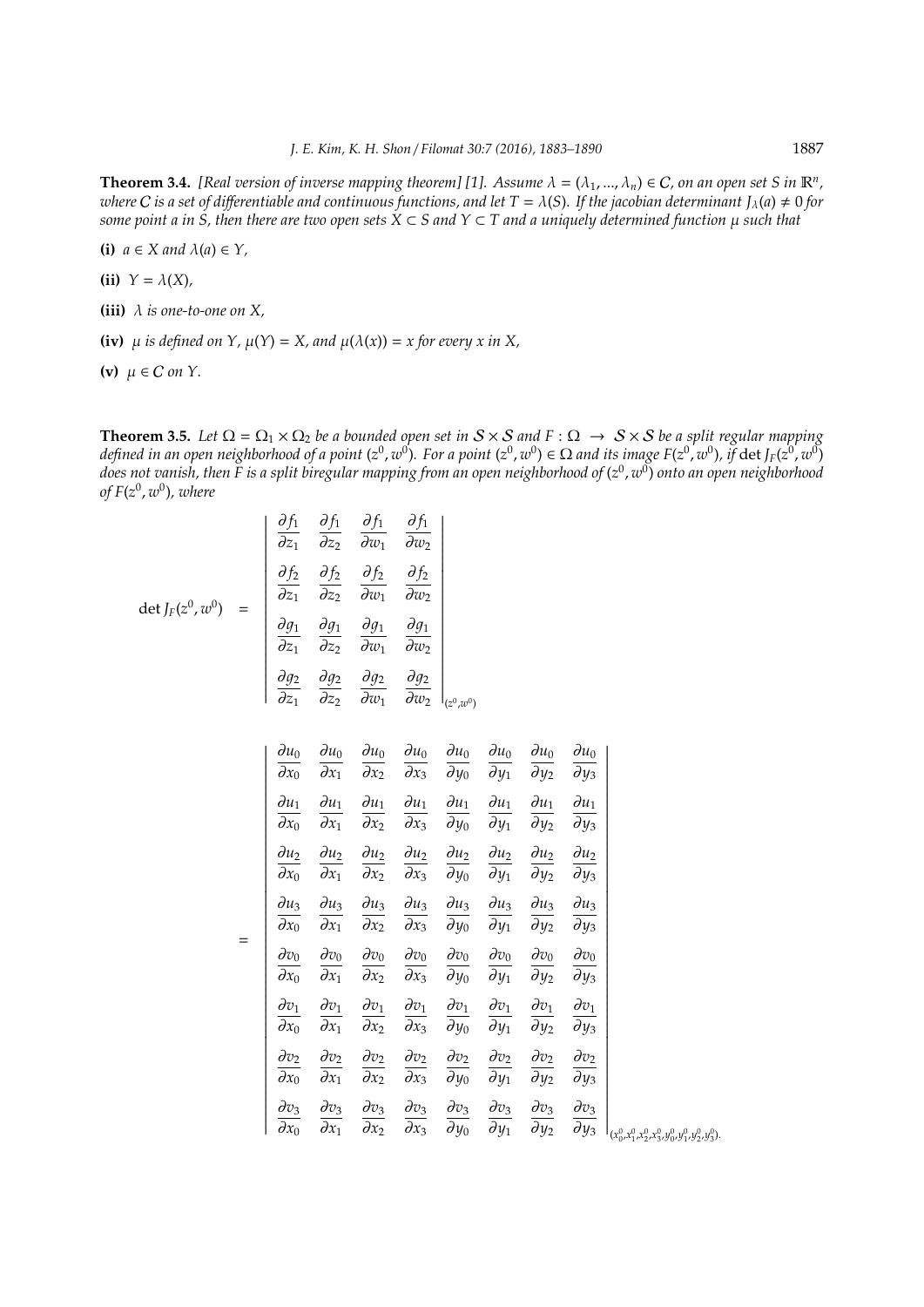Proof. We will refer processing proofs of Kaup [11] and Field [7]. From Theorem 3.4 and the definition of a split biregular mapping, there exist a local inverse mapping  $G = (p,q) : F(\Omega) \to \Omega$  defined in an open neighborhood of  $F(z^0, w^0)$ . Now, we show that *G* is a split regular mapping in an open neighborhood of *F*(*z*<sup>0</sup>, *w*<sup>0</sup>). Since (*z*, *w*) = *G*(*F*(*z*, *w*)) is a split regular mapping in Ω, we have

$$
0 = D_z^*(z, w) = D_z^* G(F(z, w)) = D_z^* G(f(z, w), g(z, w)) = D_z^* \big( p(f(z, w), g(z, w)), q(f(z, w), g(z, w)) \big)
$$
  
= 
$$
\big( D_z^* p(f(z, w), g(z, w)), D_z^* q(f(z, w), g(z, w)) \big) = \big( (D_z^* p)(D_z^* f) + (D_t^* p)(D_z^* g), (D_z^* q)(D_z^* f) + (D_t^* q)(D_z^* g) \big).
$$

In detail,

$$
(D_{s}^{*}p)(D_{z}^{*}f) = \left\{ \left( \frac{\partial p_{1}}{\partial \overline{s}_{1}} + \frac{\partial \overline{p_{2}}}{\partial s_{2}} \right) + \left( \frac{\partial p_{2}}{\partial \overline{s}_{1}} + \frac{\partial \overline{p_{1}}}{\partial s_{2}} \right) e_{2} \right\} \left\{ \left( \frac{\partial f_{1}}{\partial \overline{z}_{1}} + \frac{\partial f_{2}}{\partial \overline{z}_{2}} \right) + \left( \frac{\partial f_{2}}{\partial \overline{z}_{1}} + \frac{\partial f_{1}}{\partial \overline{z}_{2}} \right) e_{2} \right\}
$$
\n
$$
= \left( \frac{\partial p_{1}}{\partial \overline{s}_{1}} + \frac{\partial \overline{p_{2}}}{\partial s_{2}} \right) \left( \frac{\partial f_{1}}{\partial \overline{z}_{1}} + \frac{\partial f_{2}}{\partial \overline{z}_{2}} \right) + \left( \frac{\partial p_{1}}{\partial \overline{s}_{1}} + \frac{\partial \overline{p_{2}}}{\partial s_{2}} \right) \left( \frac{\partial f_{2}}{\partial \overline{z}_{1}} + \frac{\partial f_{1}}{\partial \overline{z}_{2}} \right) e_{2}
$$
\n
$$
+ \left( \frac{\partial p_{2}}{\partial \overline{s}_{1}} + \frac{\partial \overline{p_{1}}}{\partial s_{2}} \right) \left( \frac{\partial f_{1}}{\partial \overline{z}_{1}} + \frac{\partial f_{2}}{\partial \overline{z}_{2}} \right) e_{2} + \left( \frac{\partial p_{2}}{\partial \overline{s}_{1}} + \frac{\partial \overline{p_{1}}}{\partial s_{2}} \right) \left( \frac{\partial f_{2}}{\partial \overline{z}_{1}} + \frac{\partial f_{1}}{\partial \overline{z}_{2}} \right),
$$
\n
$$
(D_{i}^{*}p)(D_{z}^{*}g) = \left\{ \left( \frac{\partial p_{1}}{\partial f_{1}} + \frac{\partial p_{2}}{\partial f_{2}} \right) + \left( \frac{\partial p_{2}}{\partial f_{1}} + \frac{\partial \overline{p_{2}}}{\partial t_{2}} \right) e_{2} \right\} \left\{ \left( \frac{\partial g_{1}}{\partial \overline{z}_{1}} + \frac{\partial g_{2}}{\partial \overline{z}_{2}} \right) + \left(
$$

$$
(D_{t}^{*}q) (D_{z}^{*}g) = \left\{ \left( \frac{\partial q_{1}}{\partial \overline{t_{1}}} + \frac{\partial \overline{q_{2}}}{\partial t_{2}} \right) + \left( \frac{\partial q_{2}}{\partial \overline{t_{1}}} + \frac{\partial \overline{q_{1}}}{\partial t_{2}} \right) e_{2} \right\} \left\{ \left( \frac{\partial q_{1}}{\partial \overline{z_{1}}} + \frac{\partial \overline{g_{2}}}{\partial z_{2}} \right) + \left( \frac{\partial q_{2}}{\partial \overline{z_{1}}} + \frac{\partial \overline{g_{1}}}{\partial z_{2}} \right) e_{2} \right\}
$$
  

$$
= \left( \frac{\partial q_{1}}{\partial \overline{t_{1}}} + \frac{\partial \overline{q_{2}}}{\partial t_{2}} \right) \left( \frac{\partial q_{1}}{\partial \overline{z_{1}}} + \frac{\partial \overline{g_{2}}}{\partial z_{2}} \right) + \left( \frac{\partial q_{1}}{\partial \overline{t_{1}}} + \frac{\partial \overline{q_{2}}}{\partial t_{2}} \right) \left( \frac{\partial q_{2}}{\partial \overline{z_{1}}} + \frac{\partial \overline{g_{1}}}{\partial z_{2}} \right) e_{2}
$$
  

$$
+ \left( \frac{\partial q_{2}}{\partial \overline{t_{1}}} + \frac{\partial \overline{q_{1}}}{\partial t_{2}} \right) \left( \frac{\partial \overline{g_{1}}}{\partial z_{1}} + \frac{\partial g_{2}}{\partial z_{2}} \right) e_{2} + \left( \frac{\partial q_{2}}{\partial \overline{t_{1}}} + \frac{\partial \overline{q_{1}}}{\partial t_{2}} \right) \left( \frac{\partial \overline{g_{2}}}{\partial z_{1}} + \frac{\partial g_{1}}{\partial z_{2}} \right),
$$

where

$$
p(f(z, w), g(z, w)) = p(f, g) = p_1(f, g) + p_2(f, g)e_2, \quad q(f(z, w), g(z, w)) = q(f, g) = q_1(f, g) + q_2(f, g)e_2,
$$
  

$$
s = f(z, w) = f_1(z, w) + f_2(z, w)e_2
$$

with  $s_1 = f_1(z, w)$  and  $s_2 = f_2(z, w)$ ; Also,  $t = g(z, w) = g_1(z, w) + g_2(z, w)e_2$  with  $t_1 = g_1(z, w)$  and  $t_2 = g_2(z, w)$ . Also, we have

$$
0 = (z, w)D_w^* = G(F(z, w))D_w^* = G(f(z, w), g(z, w))D_w^* = (p(f(z, w), g(z, w)), q(f(z, w), g(z, w)))D_w^* = (p(f(z, w), g(z, w))D_w^* , q(f(z, w), g(z, w))D_w^*) = (pD_s^* fD_w^* + pD_t^* gD_w^* , qD_s^* gD_w^* + qD_t^* gD_w^*).
$$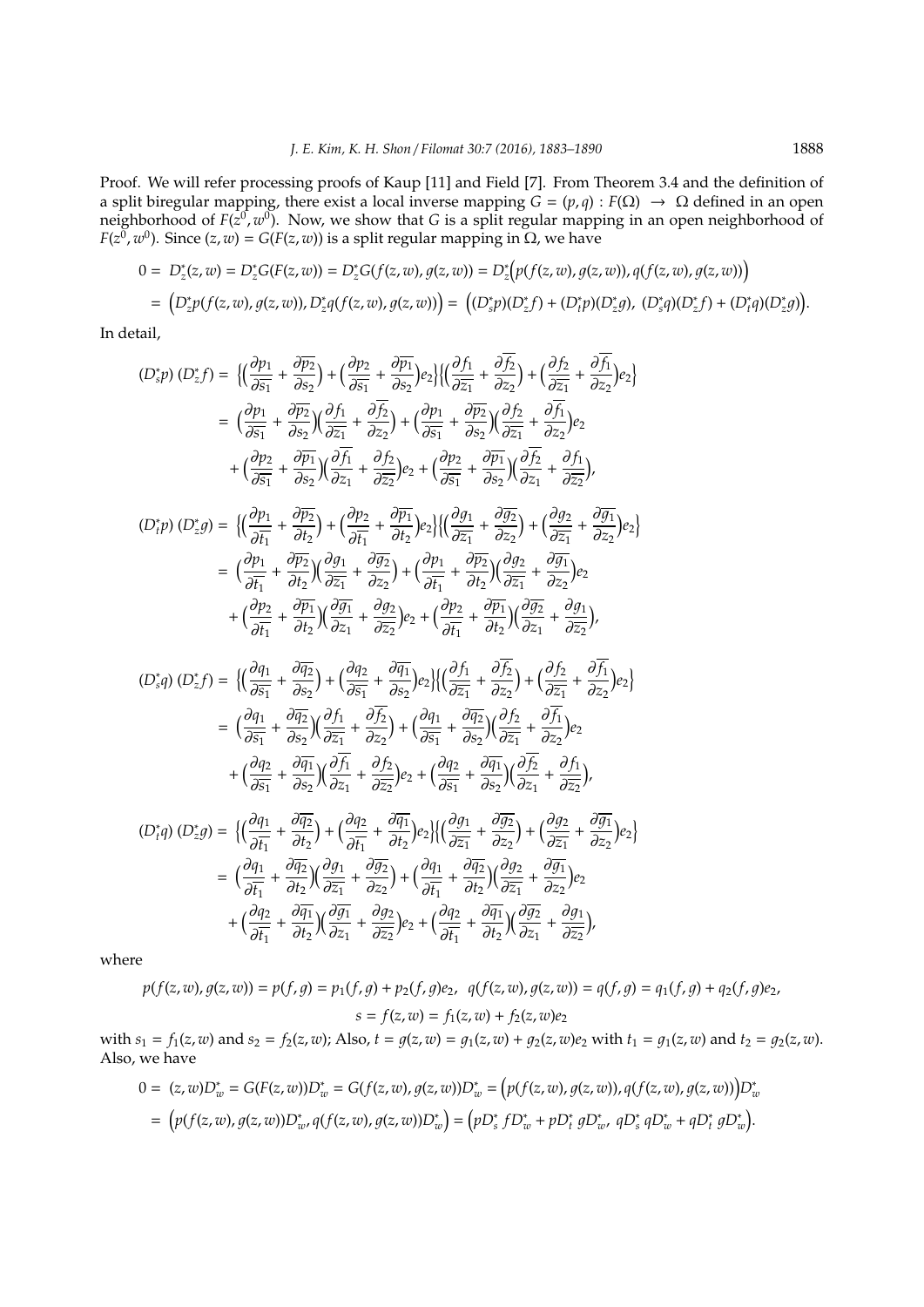In detail,

$$
(pD_s^*) (fD_w^*) = \left\{ \left( \frac{\partial p_1}{\partial \overline{s_1}} + \frac{\partial p_2}{\partial \overline{s_2}} \right) + \left( \frac{\partial p_2}{\partial s_1} + \frac{\partial p_1}{\partial s_2} \right) e_2 \right\} \left\{ \left( \frac{\partial f_1}{\partial \overline{w_1}} + \frac{\partial f_2}{\partial \overline{w_2}} \right) + \left( \frac{\partial f_2}{\partial w_1} + \frac{\partial f_1}{\partial w_2} \right) e_2 \right\}
$$
  
\n
$$
= \left( \frac{\partial p_1}{\partial \overline{s_1}} + \frac{\partial p_2}{\partial \overline{s_2}} \right) \left( \frac{\partial f_1}{\partial \overline{w_1}} + \frac{\partial f_2}{\partial \overline{w_2}} \right) + \left( \frac{\partial p_1}{\partial \overline{s_1}} + \frac{\partial p_2}{\partial \overline{s_2}} \right) \left( \frac{\partial f_2}{\partial w_1} + \frac{\partial f_1}{\partial w_2} \right) e_2
$$
  
\n
$$
+ \left( \frac{\partial p_2}{\partial s_1} + \frac{\partial p_1}{\partial s_2} \right) \left( \frac{\partial f_1}{\partial w_1} + \frac{\partial f_2}{\partial w_2} \right) e_2 + \left( \frac{\partial p_2}{\partial s_1} + \frac{\partial p_1}{\partial s_2} \right) \left( \frac{\partial f_2}{\partial \overline{w_1}} + \frac{\partial f_1}{\partial \overline{w_2}} \right),
$$

$$
(pD_t^*) (gD_w^*) = \left\{ \left( \frac{\partial p_1}{\partial \overline{t_1}} + \frac{\partial p_2}{\partial \overline{t_2}} \right) + \left( \frac{\partial p_2}{\partial t_1} + \frac{\partial p_1}{\partial t_2} \right) e_2 \right\} \left\{ \left( \frac{\partial g_1}{\partial \overline{w_1}} + \frac{\partial g_2}{\partial \overline{w_2}} \right) + \left( \frac{\partial g_2}{\partial w_1} + \frac{\partial g_1}{\partial w_2} \right) e_2 \right\}
$$
  

$$
= \left( \frac{\partial p_1}{\partial \overline{t_1}} + \frac{\partial p_2}{\partial \overline{t_2}} \right) \left( \frac{\partial g_1}{\partial \overline{w_1}} + \frac{\partial g_2}{\partial \overline{w_2}} \right) + \left( \frac{\partial p_1}{\partial \overline{t_1}} + \frac{\partial p_2}{\partial \overline{t_2}} \right) \left( \frac{\partial g_2}{\partial w_1} + \frac{\partial g_1}{\partial w_2} \right) e_2
$$
  

$$
+ \left( \frac{\partial p_2}{\partial t_1} + \frac{\partial p_1}{\partial t_2} \right) \left( \frac{\partial \overline{g_1}}{\partial w_1} + \frac{\partial \overline{g_2}}{\partial w_2} \right) e_2 + \left( \frac{\partial p_2}{\partial t_1} + \frac{\partial p_1}{\partial t_2} \right) \left( \frac{\partial \overline{g_2}}{\partial \overline{w_1}} + \frac{\partial \overline{g_1}}{\partial \overline{w_2}} \right),
$$

$$
(qD_s^*)(fD_w^*) = \left\{ \left( \frac{\partial q_1}{\partial \overline{s_1}} + \frac{\partial q_2}{\partial \overline{s_2}} \right) + \left( \frac{\partial q_2}{\partial s_1} + \frac{\partial q_1}{\partial s_2} \right) e_2 \right\} \left\{ \left( \frac{\partial f_1}{\partial \overline{w_1}} + \frac{\partial f_2}{\partial \overline{w_2}} \right) + \left( \frac{\partial f_2}{\partial w_1} + \frac{\partial f_1}{\partial w_2} \right) e_2 \right\}
$$
  

$$
= \left( \frac{\partial q_1}{\partial \overline{s_1}} + \frac{\partial q_2}{\partial \overline{s_2}} \right) \left( \frac{\partial f_1}{\partial \overline{w_1}} + \frac{\partial f_2}{\partial \overline{w_2}} \right) + \left( \frac{\partial q_1}{\partial \overline{s_1}} + \frac{\partial q_2}{\partial \overline{s_2}} \right) \left( \frac{\partial f_2}{\partial w_1} + \frac{\partial f_1}{\partial w_2} \right) e_2
$$
  

$$
+ \left( \frac{\partial q_2}{\partial s_1} + \frac{\partial q_1}{\partial s_2} \right) \left( \frac{\partial \overline{f_1}}{\partial w_1} + \frac{\partial \overline{f_2}}{\partial w_2} \right) e_2 + \left( \frac{\partial q_2}{\partial s_1} + \frac{\partial q_1}{\partial s_2} \right) \left( \frac{\partial \overline{f_2}}{\partial \overline{w_1}} + \frac{\partial \overline{f_1}}{\partial \overline{w_2}} \right),
$$

$$
\begin{split} (qD_t^*) \ (gD_w^*) & = \ \Big\{ \Big( \frac{\partial q_1}{\partial \overline{t_1}} + \frac{\partial q_2}{\partial \overline{t_2}} \Big) + \Big( \frac{\partial q_2}{\partial t_1} + \frac{\partial q_1}{\partial t_2} \Big) e_2 \Big\} \Big\{ \Big( \frac{\partial g_1}{\partial \overline{w_1}} + \frac{\partial g_2}{\partial \overline{w_2}} \Big) + \Big( \frac{\partial g_2}{\partial w_1} + \frac{\partial g_1}{\partial w_2} \Big) e_2 \Big\} \\ & = \ \Big( \frac{\partial q_1}{\partial \overline{t_1}} + \frac{\partial q_2}{\partial \overline{t_2}} \Big) \Big( \frac{\partial g_1}{\partial \overline{w_1}} + \frac{\partial g_2}{\partial \overline{w_2}} \Big) + \Big( \frac{\partial q_1}{\partial \overline{t_1}} + \frac{\partial q_2}{\partial \overline{t_2}} \Big) \Big( \frac{\partial g_2}{\partial w_1} + \frac{\partial g_1}{\partial w_2} \Big) e_2 \\ & + \Big( \frac{\partial q_2}{\partial t_1} + \frac{\partial q_1}{\partial t_2} \Big) \Big( \frac{\partial \overline{g_1}}{\partial w_1} + \frac{\partial \overline{g_2}}{\partial w_2} \Big) e_2 + \Big( \frac{\partial q_2}{\partial t_1} + \frac{\partial q_1}{\partial t_2} \Big) \Big( \frac{\partial \overline{g_2}}{\partial \overline{w_1}} + \frac{\partial \overline{g_1}}{\partial \overline{w_2}} \Big). \end{split}
$$

Since *f* and *q* are split regular functions in  $\Omega$ , by the equation (1), we have

$$
D_z^* p(f(z, w), g(z, w)) = p(f(z, w), g(z, w)) D_w^* = 0,
$$
  

$$
D_z^* q(f(z, w), g(z, w)) = q(f(z, w), g(z, w)) D_w^* = 0.
$$

From the properties of split regular functions and Proposition 2.4, regardless of the split regularity of *f* and *g*, *D*<sub>*\*g*</sub>, *p*<sub>*t*</sub><sup>*x*</sup><sub>*p*</sub>  $D_x^*$  *and*  $qD_x^*$  *should be vanished in*  $\Omega$ *. Therefore, <i>G* is a split regular mapping in an open neighborhood of  $F(z^0,w^0)$ .

**Example 3.6.** *Let* Ω *be a bounded open set in* S × S *and let F* : Ω → S × S*. Consider a mapping on* Ω *and with values in* S × S*:*

$$
F(z, w) = (z + w, z - w) = ((z_1 + w_1) + (z_2 + w_2)e_2, (z_1 - w_1) + (z_2 - w_2)e_2).
$$